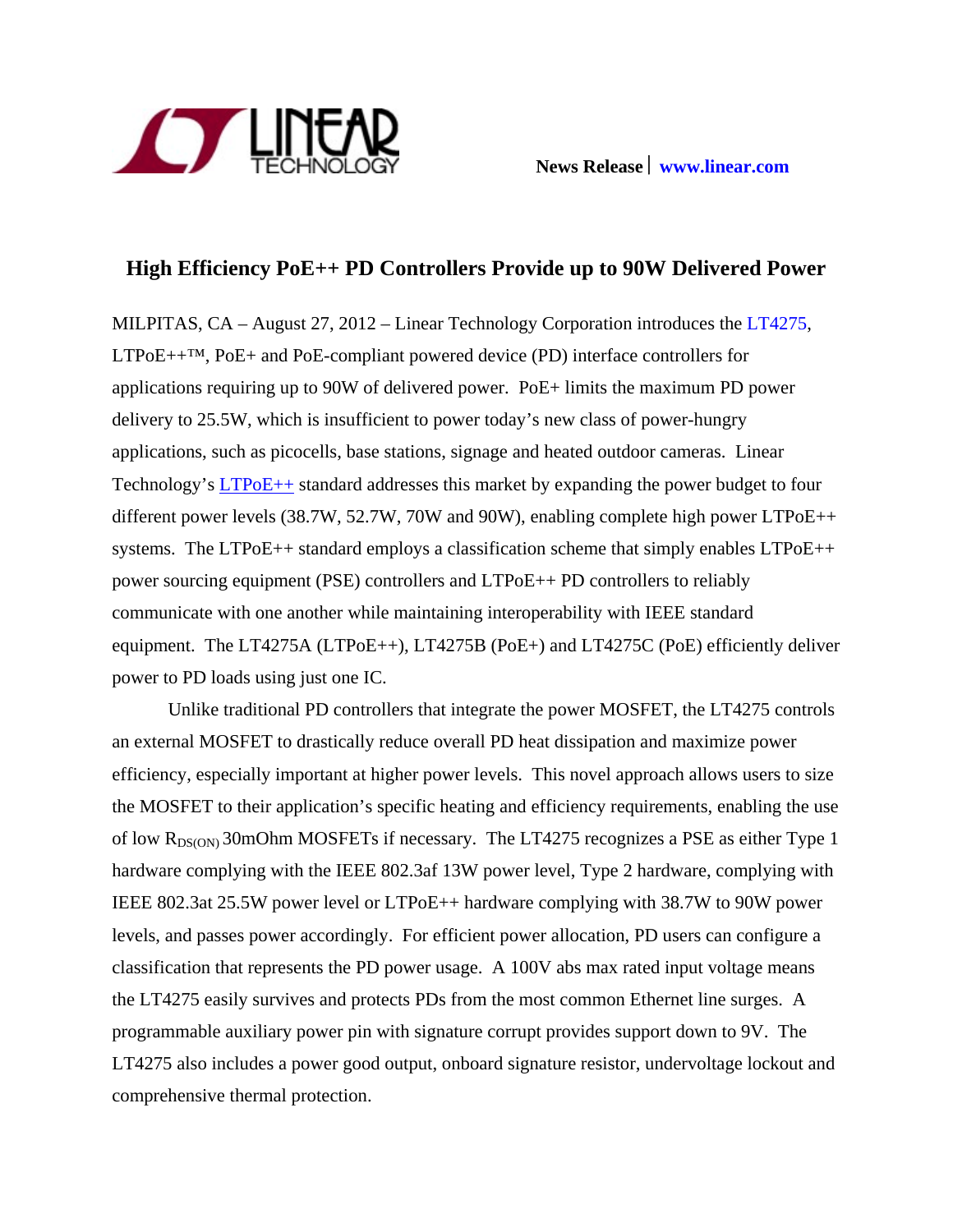The LT4275 is offered in industrial and automotive grades, supporting operating temperature ranges from -40 $\degree$ C to 85 $\degree$ C and -40 $\degree$ C to 125 $\degree$ C, respectively, and is available in small RoHS-compliant 10-pin MSOP or 3mm x 3mm DFN packages. The LT4275 is priced starting at \$1.45 each in 1,000-piece quantities and is available in production quantities. The LT4275 provides an upgrade path from Linear Technology's existing PD products, including the LTC4265 PoE+ PD controller, and seamlessly connects to any of Linear Technology's latest PSE controllers, including the single-port [LTC4274,](http://www.linear.com/product/LTC4274) 4-port LTC4266 and 12-port [LTC4270/71](http://www.linear.com/product/LTC4270) chipset. For more information, visit [www.linear.com/LTPoE++](http://www.linear.com/LTPoE++).

**Photo Caption:** 70W Power over Ethernet PD Interface Controller

## **Summary of Features: LT4275**

- IEEE 802.3af/at & LTPoE++ Powered Device (PD) Controller
- LTPoE++ Supports Power Levels up to 90W
- LT4275A Supports All of the Following Standards:
	- o LTPoE++ 38.7W, 52.7W, 70W & 90W
	- o IEEE 802.3at 25.5W Compliant
	- o IEEE 802.3af up to 13W Compliant
- LT4275B is IEEE 802.3at/af Compliant
- LT4275C is IEEE 802.3af Compliant
- 100V Absolute Maximum Input Voltage
- Integrated Signature Resistor
- External Hot Swap™ N-channel MOSFET for Lowest Power Dissipation & Highest System **Efficiency**
- Programmable Aux Power Support as Low as 9V
- Available in 10-Pin MSOP & 3mm x 3mm DFN Packages